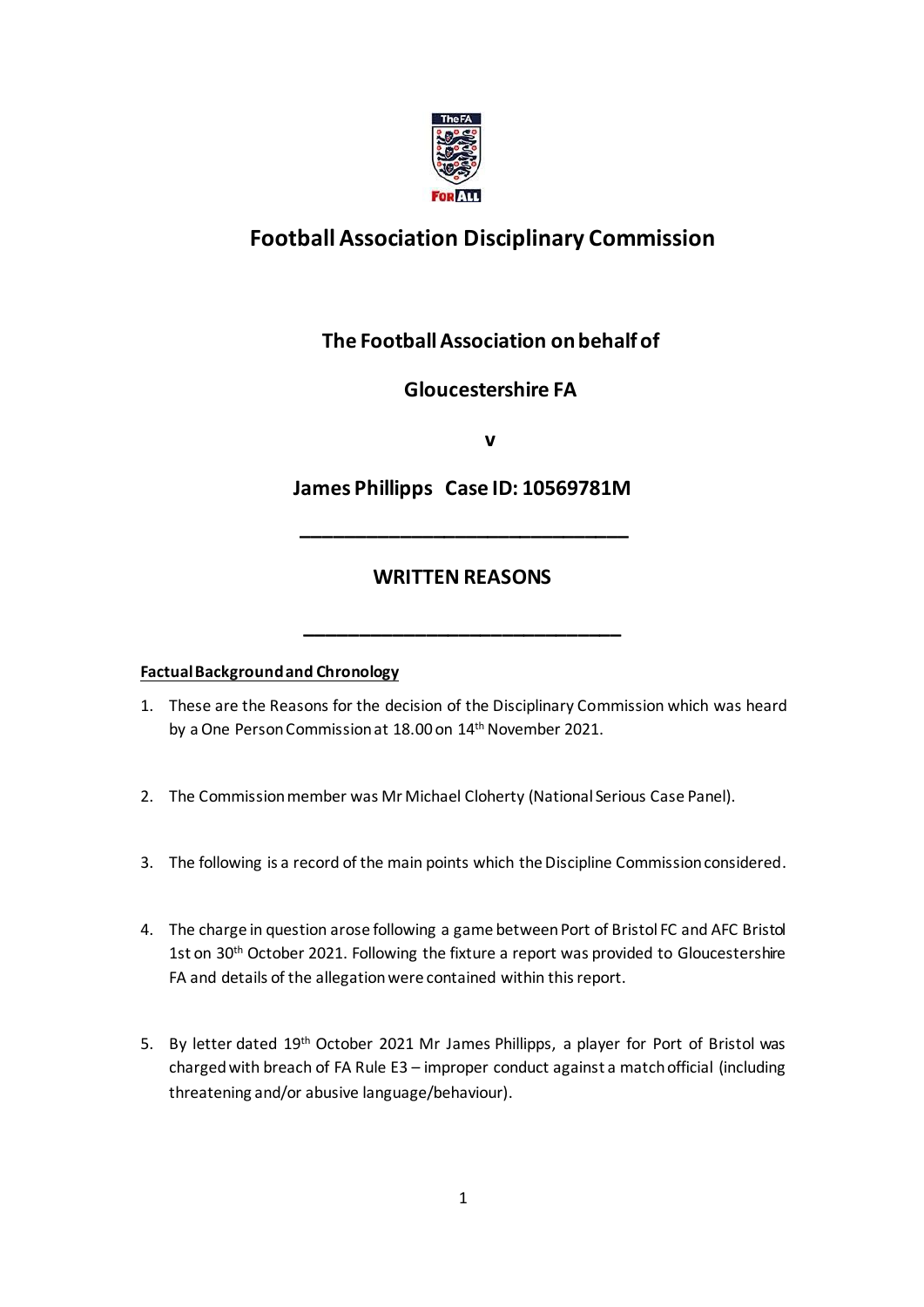6. Mr Phillipps provided a reply to the charge and he denied the misconduct charge and requested that the matter be dealt with at a non-personal hearing .

## 7. **The Relevant FA Rules FA Rule E3 ; Improper Conduct against a match official**

*96.1 Threatening behaviour: words or action that cause the Match Official to believe that they are being threatened. Examples include but are not limited to: the use of words that imply (directly or indirectly) that the Match Official may be subjected to any form of physical abuse either immediately or later, whether realistic or not; the*  raising of hands to intimidate the Match Official; pretending to throw or kick an object at *the Match Official.*

### **Penalty for breach of Rule E3; Improper conduct against a match official.**

*101.1 suspension from all football activity for a period of between 56 days and 182*  days. The recommended entry point, prior to considering any mitigating or aggravating *factors, is 112 days.*

*101.2 a fine of up to £100, with a mandatory minimum fine of £50.*

*101.3 an order that the Participant completes an education programme before the time-based suspension is served.*

#### **The Evidence**

- 8. The Commission had before them the following items to consider:
	- (i) A typed report dated 31st October 2021 from Mr Craig Colquhoun, referee for the fixture who reported that after the end of the game he was in the changing rooms when he was approached by Mr Phillipps who shouted at him 'You're not the ref now you just an ordinary bloke so fuck off'. The match official reported that Mr Phillipps turned to a fellow player and said 'I'm doing everything in my power not to, but I just want to….' And he turned away and the referee did not hear the end of the sentence. The match official concluded his report by outlining that he believed the words were intended to intimidate him and he removed himself to prevent an escalation.
	- (ii) An undated typed statement from a person only identified as Van from Port of Bristol who reported that Mr Phillipps denied making the comment.

### **Decision**

9. As part of its work the Commission reminded itself of the standard of proof which was required in order to find the charge proven, which was on a balance of probability.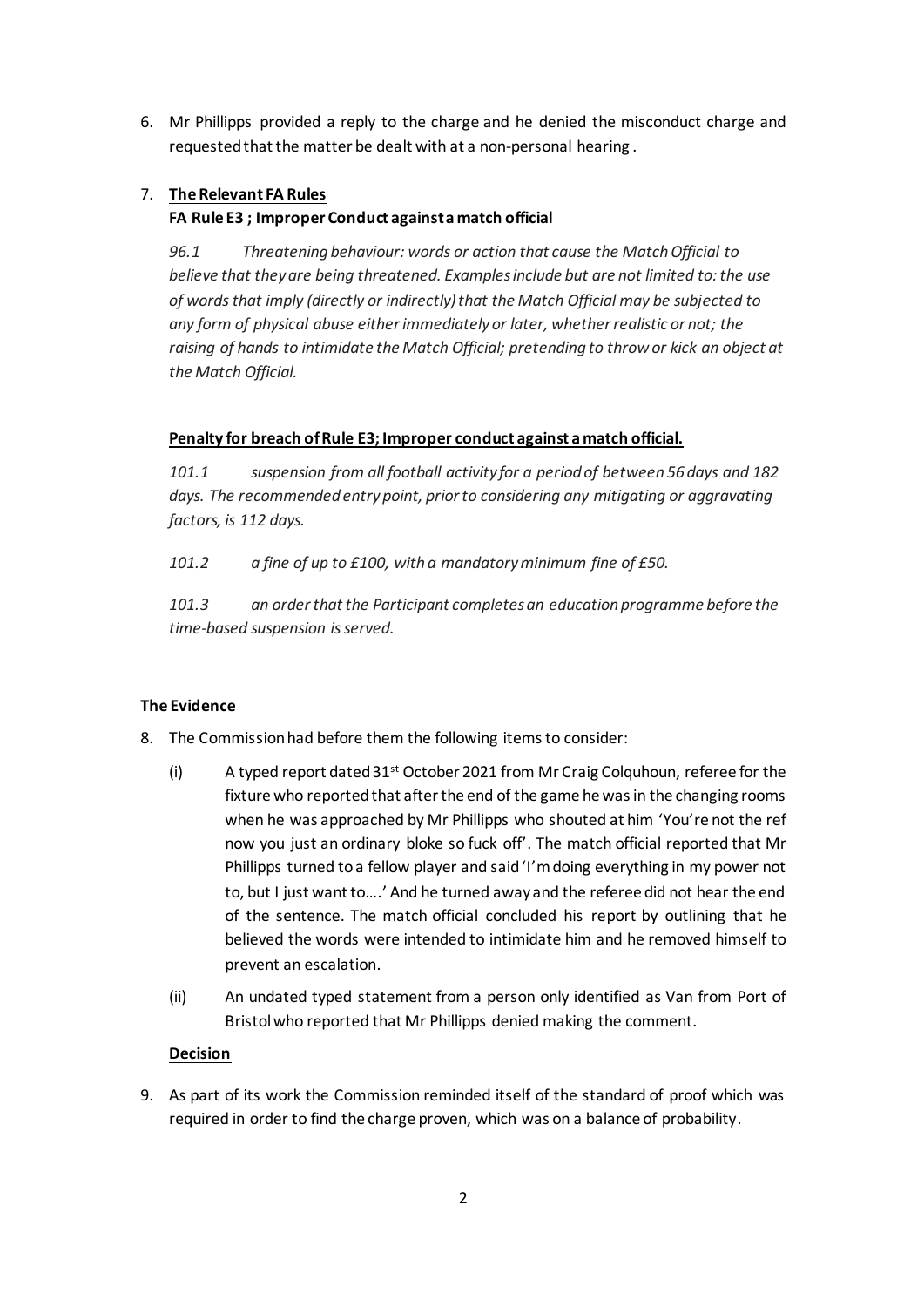- 10. The decision of the Commission was to find the charge, against Mr Phillipps, of FA Rule E3 - Improper Conduct against a Match Official (including threatening and/or abusive language/behaviour) proven on the balance of probability.
- 11. The factors taken into consideration in reaching these conclusions were the following;
	- i. The referee provided credible evidence against Mr Phillipps which included insulting and threatening words and behaviour which he believed was intended to intimidate him.
	- ii. The only response from Mr Phillipps is a limited statement froma person from his club and he denied making the comment.
	- iii. Mr Phillipps told the official to 'fuck off' which is offensive and abusive.
	- iv. Mr Phillipps second comments are believed to be an attempt to make the official believe that he would be subject of personal violence and the official took action to prevent an escalation which would clearly indicate that he felt threatened.

#### **Sanction**

- 12. Having found the charges proven The Commission was able to consider mitigation.
- 13. The Commission wasthen advised of Mr Phillipps' previous misconduct record over the previous five years which showed he had a clear record.
- 14. Due to the lack of response from Mr Phillipps there are no other mitigating factors to be considered.
- 15. There were no other aggravating factors.
- 16. The Commission referred to the Disciplinary Sanction Guidelines of the FA Handbook 2021/22 in arriving at its decision regarding sanction.
- 17. Having weighed up all of the factors, the penalty imposed by the Commission was as follows;
	- i. Mr James Phillipps will be suspended from all football related activity for 112 days.
	- ii. Mr James Phillipps is fined the sum of £50.
	- iii. Mr James Phillipps is ordered to complete an online education course prior to the end of his time based suspension. Failure to do so will result in a sine die suspension until the online course is completed.
	- iv. Mr James Phillipps is warned as to his future conduct.
	- v. Port of Bristol FC is awarded 7 penalty points.